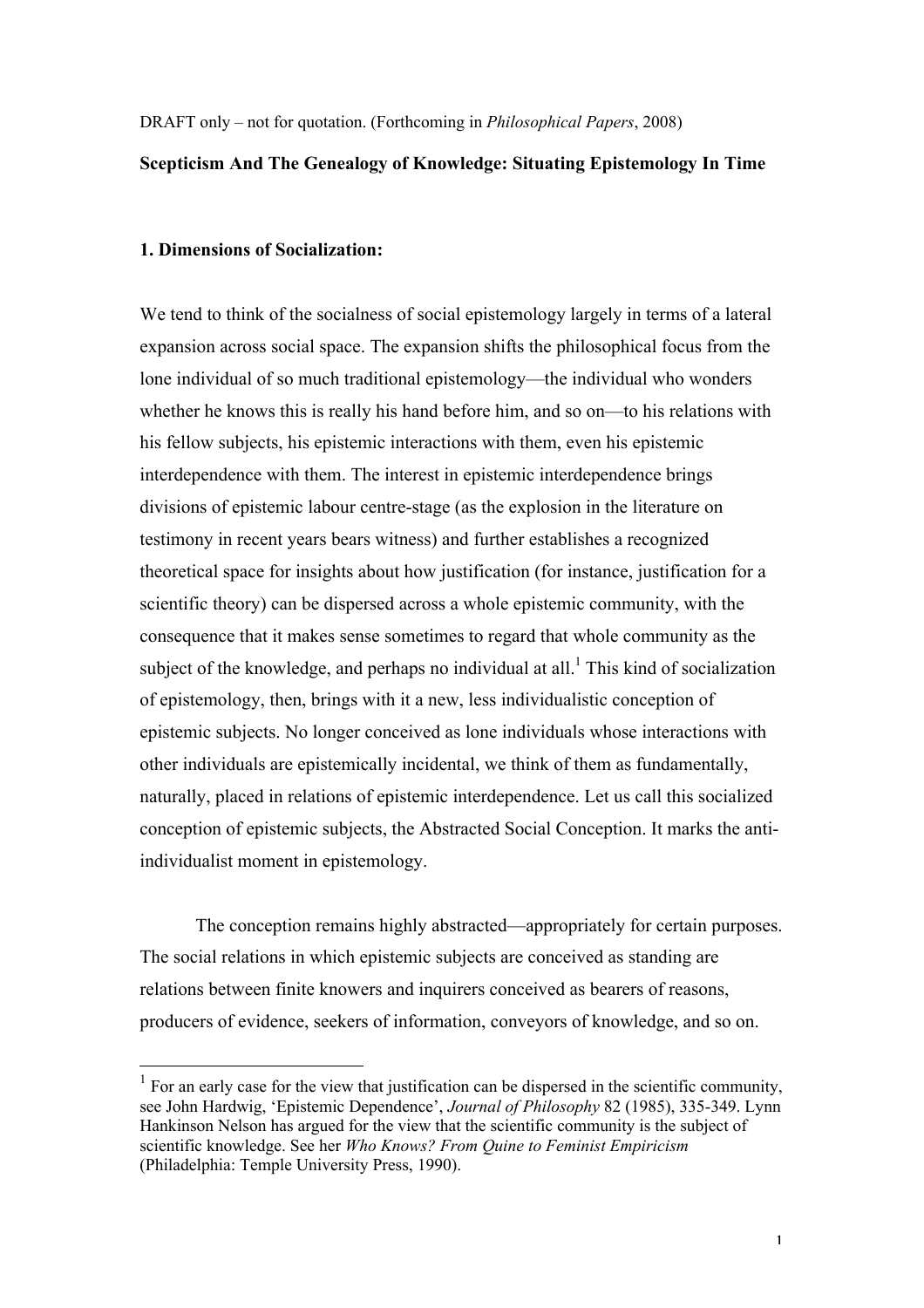These knowers and inquirers are not conceived as standing in relations of social identity and power. Categories of identity and power are only relevant for certain sorts of philosophical question, and those operating with the Abstracted Social Conception are not on the whole aiming to raise them. On the other hand, the Abstracted Social Conception doesn't easily allow such questions to come into view as genuinely epistemological questions, for issues involving identity and power tend to appear as issues for the sociology of knowledge alone so long as philosophy insists upon the Abstracted Social Conception. The two conceptions are not really all that far apart, however. A pregnant distinction that often features in the literature is that between layman and expert. One of the things that makes this distinction interesting is that it can be taken as a purely epistemic distinction, so that we conduct our debates about it in somewhat rationally idealized terms, yet it can also be taken as a distinction between two social identities where there are relations of power that hold between the two parties. A layperson's relationship to an expert does not have to involve any significant power relation, in the sense of a relationship of power that affects their interaction or impinges on the rationality of their exchange. As John Hardwig has pointed out, in very large and complex scientific projects where there is a marked division of epistemic labour among the contributing scientific communities, it makes sense to regard all the contributing individuals as at once experts vis-à-vis their own contribution and laypersons vis-à-vis the contributions of others.<sup>2</sup> In such a scenario, what relations of identity and power there may be between different groups of scientists may not give rise to any epistemologically compelling issues. But, then again, they might. In a scenario where one set of contributors happens to enjoy more professional esteem than others (perhaps, simply, they are operating under the auspices of an especially powerful institution) there could easily arise the sort of mingling of power with norms of inquiry that is not easy to disentangle. When this happens, it becomes part and parcel of the scientific inquirer's requisite epistemic virtues—possessed either by individuals or possibly only by the community—to reliably succeed in spotting research decisions that are too much driven by professional or institutional power. When social epistemologists talk of experts and laypersons, then, they are already flirting with a more fully socialized conception of epistemic subjects than the Abstracted Social Conception itself allows for.

<sup>&</sup>lt;sup>2</sup> Hardwig (1985).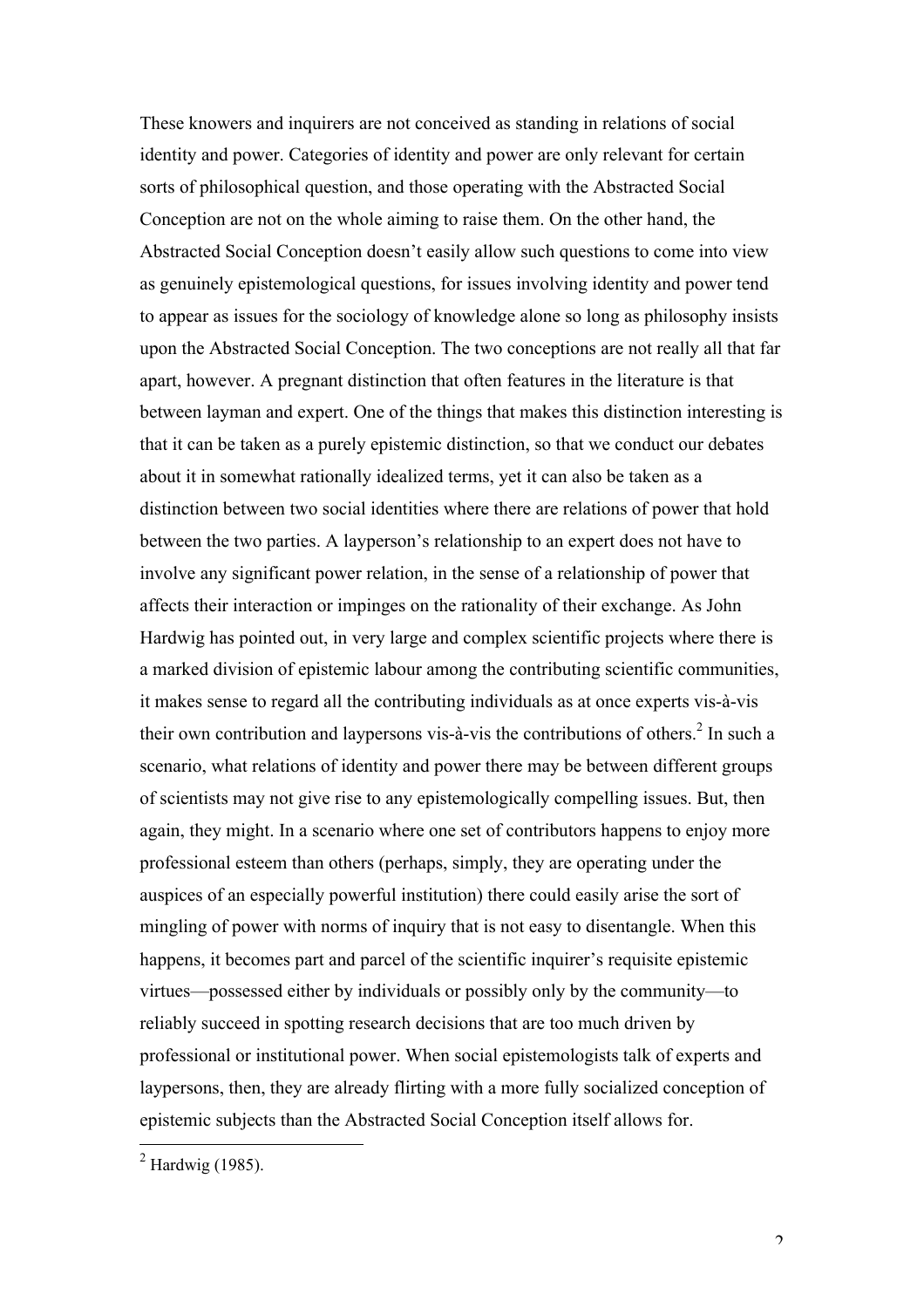If we want epistemology to account for the *human* epistemic predicament, then we need to have available a conception of epistemic subjects as required to overcome or negotiate certain entanglements of reason and power, because it is an essential feature of human inquirers that they operate in a context in which such entanglements can arise. We might call such a conception the Situated Social Conception, as it conceives epistemic subjects and their interactions as situated in a context of social identity and power.<sup>3</sup> For any given project in social epistemology, then, we need to be reflective about which conception of epistemic subjects suits our philosophical purposes—reflective, that is, about which degree of abstraction is appropriate for the issues we want to bring out. Simply sticking to the standard Abstracted Social Conception may occlude ethical and political aspects of epistemic practice that are worth our attention; then again, attempts to embrace a Situated Social Conception may be pointless if relations of identity and power are irrelevant to the issue we are pursuing. It's a judgement about horses for courses, so, as a matter of good philosophical method, we need to have the different options reflectively available to the philosophical imagination. The picture of epistemic subjects presented by the Situated Social Conception is less abstracted than that presented in the Abstracted Social Conception, but it is still an abstraction, as befits the philosophical purpose. It represents epistemic subjects not in their personal detail but as variously instantiating one or another (perhaps complex) social type. If the Abstracted Social Conception marks the moment of rebellion against excessive individualism in epistemology, then the Situated Social Conception marks the moment of rebellion against excessive rational idealization.

I have argued elsewhere for the importance of the Situated Social Conception for certain philosophical purposes, and in particular I have argued that there are issues of justice and injustice in our everyday epistemic interactions, notably testimonial interactions, which cannot come to light unless we adopt that more fully socialized

<sup>&</sup>lt;sup>3</sup> The idea of the socially situated subject is a cornerstone of feminist thinking in epistemology and philosophy of science, and the first use of the term that I am aware of is in Donna Haraway, 'Situated Knowledges: The Science Question in Feminism and the Privilege of Partial Perspective', *Feminist Studies* 14/3 (1988) 575-99; reprinted in Evelyn Fox Keller & Helen Longino (eds.) *Feminism and Science* (Oxford: Oxford University Press, 1996).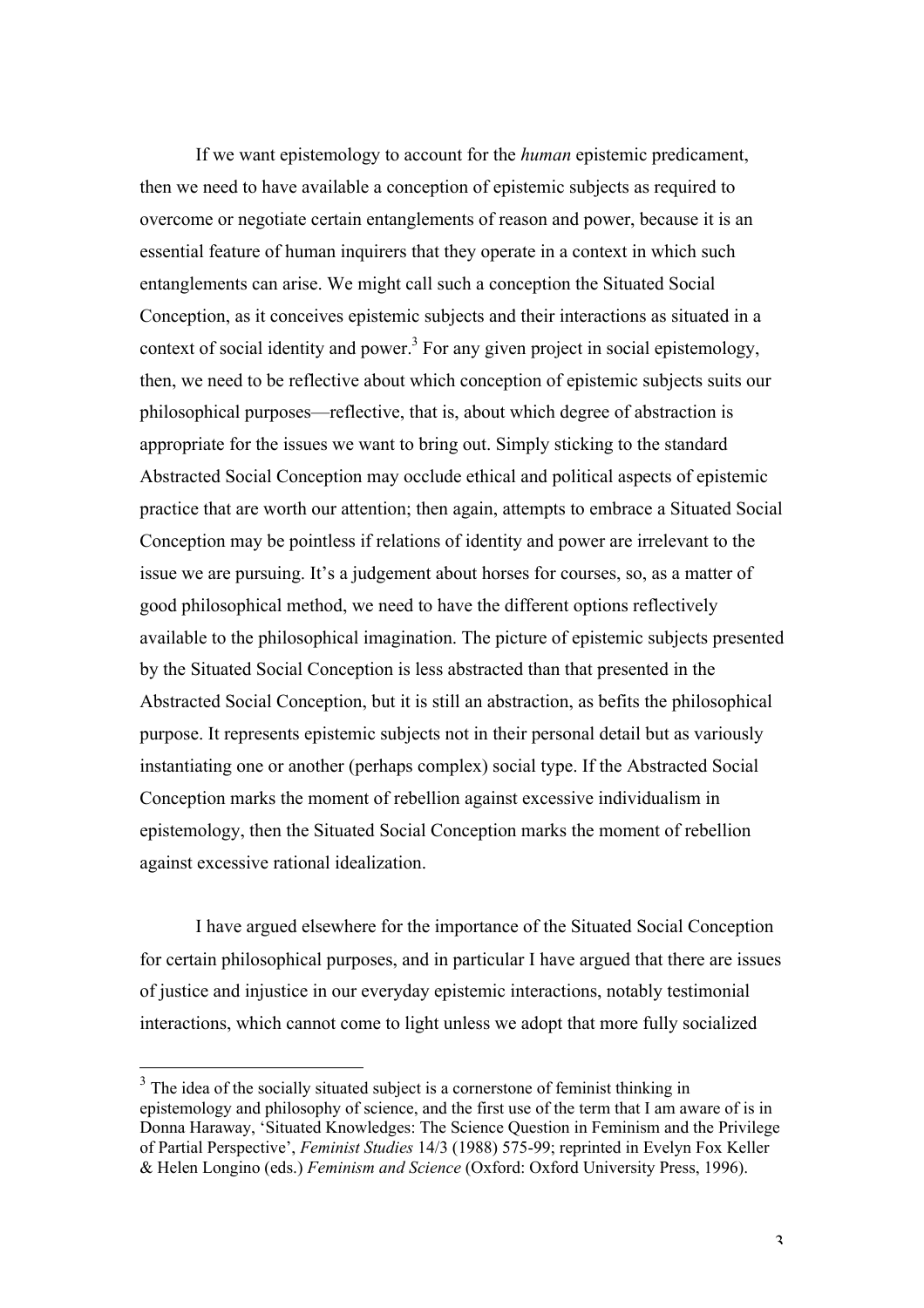conception.4 For present purposes, however, the Abstracted Social Conception is appropriate, as my aim is to show how expanding not only across social space but also across *time* can be a powerful epistemological resource. We should distinguish between two sorts of temporal expansion: expansion across real time (including historical time), and expansion across the quasi-fictional time that is at work in genealogical method. I shall make a case for the philosophical fruitfulness of expanding over genealogical time, and my specific aim will be to show how the genealogical method can support and augment certain socializing arguments against scepticism. (The genealogical story I shall use is that given by Edward Craig in his book, *Knowledge and The State of Nature*—hence the appropriateness here of the Abstracted Social Conception, for in so far as there are any social types in the State of Nature, their social identities do not figure in the explanatory purpose that this genealogy aims to achieve.<sup>5</sup>) I shall make my case by reference to an argument recently put forward by Michael Williams, which employs a 'default-and-challenge' model of justification to make a diagnostic case against scepticism. And I will develop Craig's 'practical explication' of the concept of knowledge in relation to three aspects of the default and challenge model—its admixture of internalist and externalist features; its contextualism; and its anti-sceptical impetus—and so augment the socialized anti-sceptical case mounted by Williams. I hope in this way to illustrate the philosophical usefulness of expanding epistemology not only laterally across the social space of other epistemic subjects, but also vertically in the temporal dimension.

# **2. Default-and-challenge: Socializing Justification**

 $\overline{a}$ 

In 'Reconciling Responsibility and Reliability'<sup>6</sup>, Michael Williams explores the antisceptical impetus of a certain model of justification that is found in Robert Brandom's

<sup>4</sup> See my *Epistemic Injustice: Power and The Ethics of Knowing* (Oxford: Oxford University Press, 2007).

<sup>5</sup> Edward Craig, *Knowledge and the State of Nature. An Essay in Conceptual Synthesis* (Oxford: Clarendon Press, 1990).

<sup>6</sup> Michael Williams, 'Reconciling Responsibility and Reliability', *Philosophical Papers*, March 2008 [pp-pp?]. (Originally delivered as part of a Symposium on 'Expanding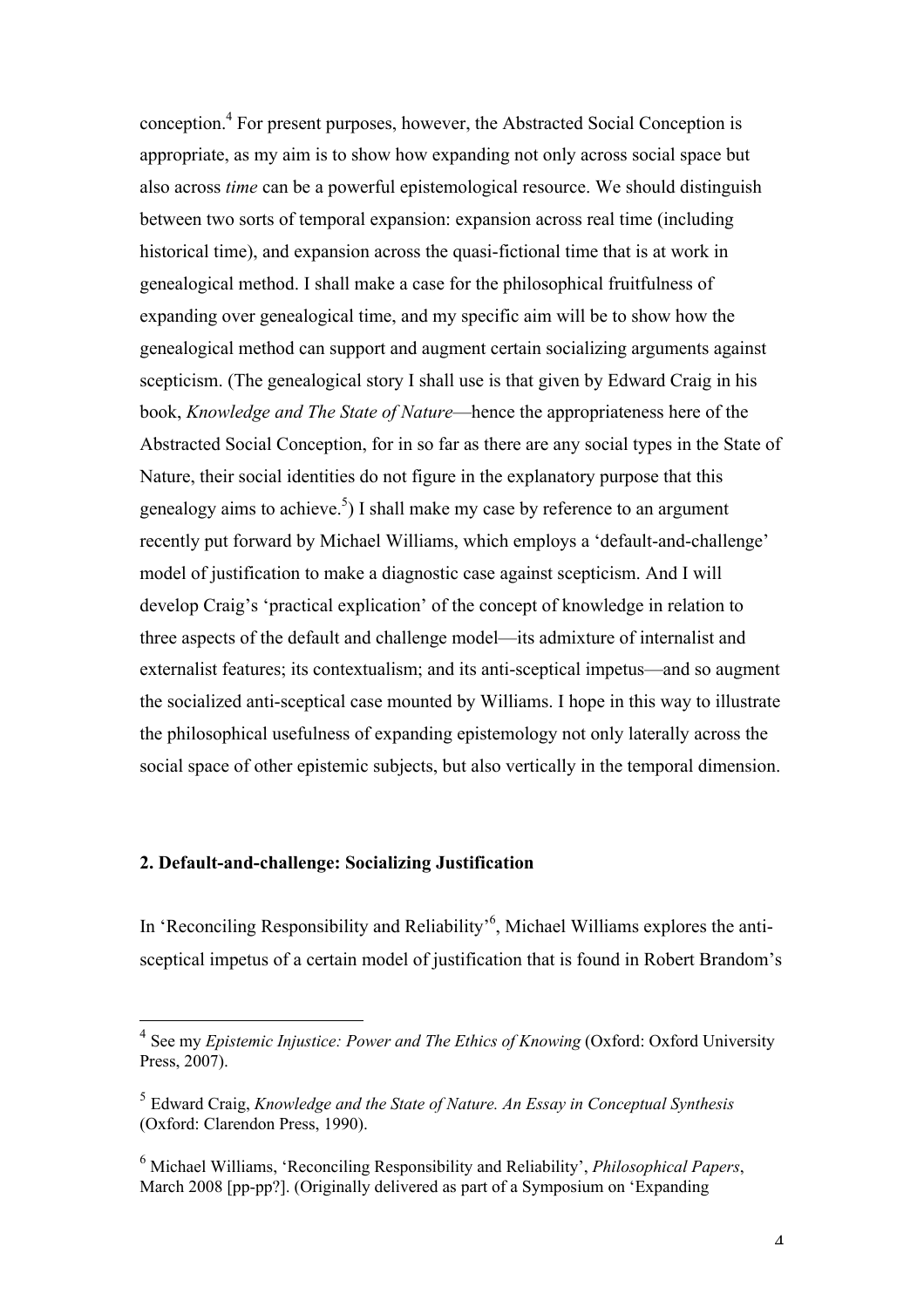work under the name of 'default-and-challenge'. It is an entitlement conception of justification, according to which we are entitled to assume our faculties are functioning correctly so long as there are no reasons to suspect otherwise. Williams' paper has two aims. Firstly, he wants to 'incorporate reliabilist insights within a fundamentally deontological framework' [draft p.11], where the key reliablist insight he has in mind is that many accounts of knowledge vastly over-intellectualize what it takes to know something, and simply do not square with the spontaneous and unreflective character of our most basic forms of knowledge, notably, perception. If there is to be a satisfactory responsibilism that presents a unified account of knowledge, it will have to avoid such intellectualism. And, secondly, he wants to show how such a responsibilism can, by the same token, deflect scepticism. The problems of intellectualism and sceptical challenge, he argues, have a common solution, for one and the same excessively internalist, mentalistic conception of justification is their common root.

Williams traces a dominant internalist conception of justification back to Chisholm, and the model he finds in Chisholm's writing is one in which justification constitutes a kind of 'positive authorization' which, in Chisholm, is linked to a foundationalist structure with error-proof sensory experiences at the bottom, so that the whole structure is designed in the foundationalist style to stave off sceptical challenge. Looking to Sellars' critical analysis of this sort of view and its dependence on notions of the Given, Williams argues that the positive authorization conception seriously exaggerates what is needed to vindicate the idea that epistemic subjects achieve justification by acting *in the light of* epistemic rules, as opposed to merely conforming to them. We can achieve a picture of subjects acting in the light of normative rules, without being compelled to add that rules should be construed as imperatival in form, or that justification flows upwards in the system from a foundation of error-proof self-addressed 'reports' of experience. Williams continues in the Sellarsian idiom by taking up a distinction Sellars makes between 'ought-to-do' rules, which are imperatival in form, and 'ought-to-be' rules, which are not. These so

Epistemology', APA Pacific Division Meeting, Spring 2007—the present paper grew out of my response as Commentator on that occasion.)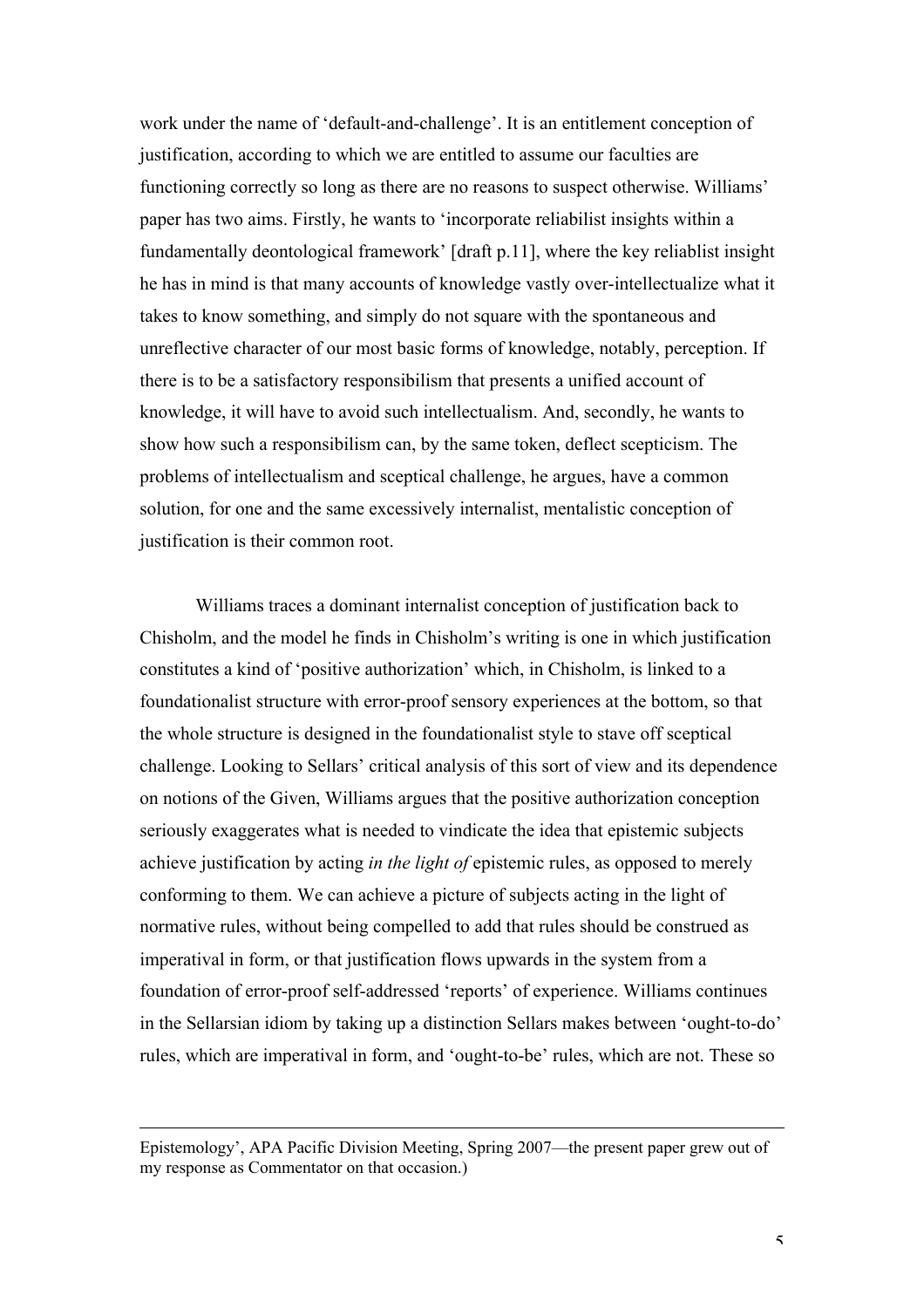called 'ought-to-be' rules effectively set conditions of entitlement in the 'default-andchallenge' mould. In Williams' example:

For me to see, and not merely think that I see, that there is a rabbit in the garden, all sorts of conditions *must be* met. Some concern me: I must be of sound mind, paying attention, capable of recognizing what is going on, and so forth. Others concern the object and its situation: the animal has to be a rabbit and not a stuffed toy, the light must be good enough to make out the shape of the dark patch in the middle of the lawn, and so on. If these conditions are not met, I won't be in a position to see that there is a rabbit in the garden [draft p.16].

What default-and-challenge achieves for us is the desired admixture of internalist and externalist insights. In order to count as acting in the light of a rule (in order to count as epistemically justified) the well-trained subject might, depending on the context, need only to be counterfactually sensitive to lapses in the conditions required for taking the deliverances of her faculties for granted. As Williams puts it, 'Our acceptance of an ought-to-be "rule" consists principally in our disposition to acknowledge the exceptions, and to respond appropriately' [draft p.24]. In sum, the well-trained subject may take her sensory experiences at face value, so long as there are no reasons not to. In doing this she is following rules of justification, acting in the light of them but not self-consciously. Thus the externalist aspect of default-andchallenge that sets it apart from any positive authorization model. Yet, if appropriately challenged, she does have a standing obligation to produce a justification, and if she cannot, then she is revealed as lacking entitlement to her belief.<sup>7</sup> Thus the internalist aspect of default-and-challenge that qualifies Williams's position as a form of responsibilism.

 $<sup>7</sup>$  Note that Brandom himself is ready to go a step further in the externalist direction than</sup> Williams is willing to. In *Articulating Reasons* he embraces reliabilism's 'Founding Insight' and allows that, for instance, an expert in distinguishing Toltec from Aztec potsherds can know whether a shard is one or the other even if she cannot say how she does it. Williams differs, thus maintaining a stronger internalism in his responsibilist position. (Robert Brandom, *Articulating Reasons* (Cambridge, MA: Harvard University Press, 2000) ch.3, esp. 98-99.)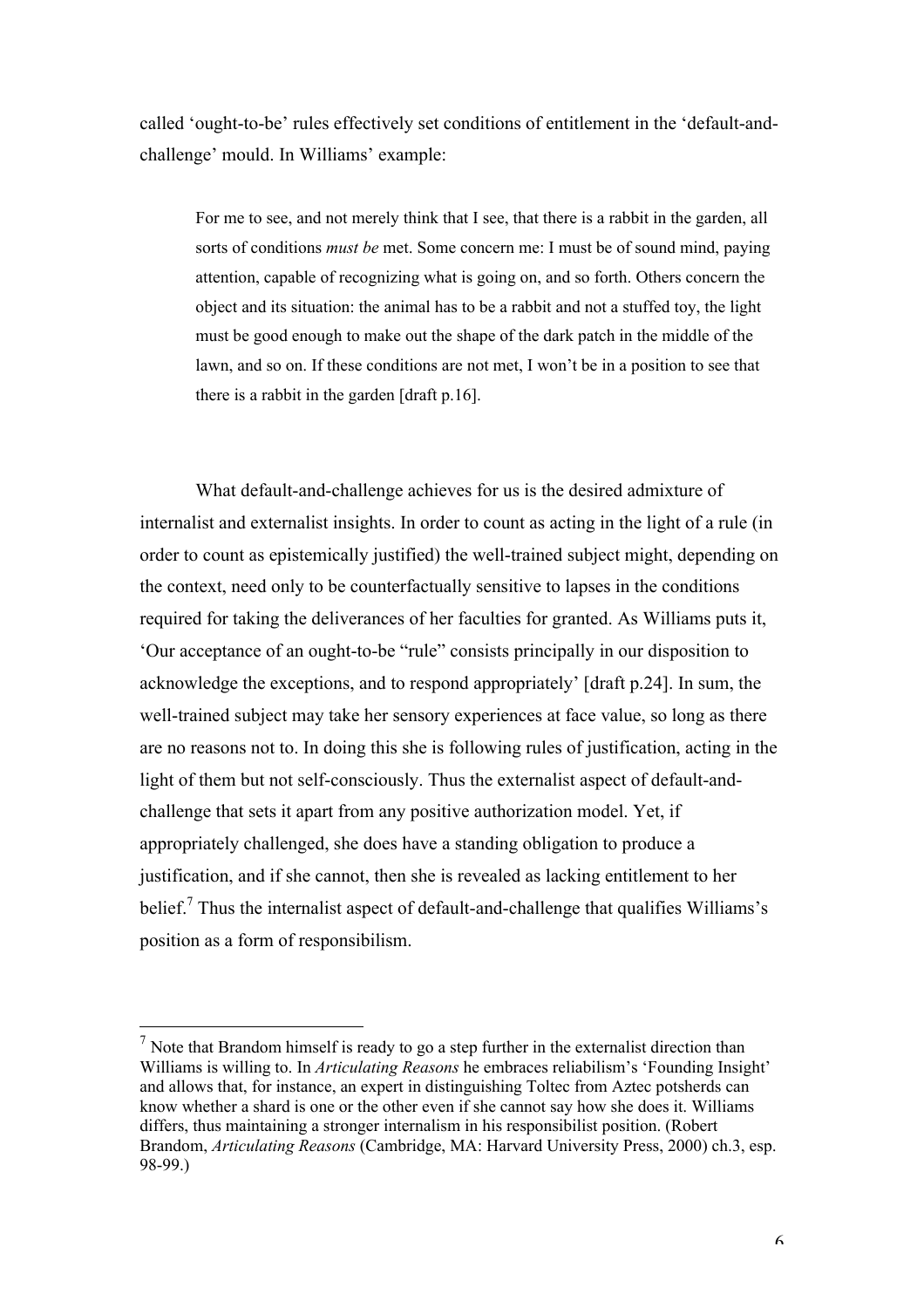Williams also argues that seeing justification as conforming to a default-andchallenge structure can help fend off scepticism. As ever, he distinguishes Agrippan from Cartesian forms of sceptical challenge. Agrippan scepticism imposes an endless demand for further justifications, so that it threatens to expose either regress or circularity in the series of justifications we may offer, or else a plain unjustified assumption somewhere in our reasoning. Cartesian scepticism effectively exploits issues of underdetermination by positing sceptical scenarios which he claims, for all we know, we might be in. Williams' focus is on the Agrippan style sceptic, and he argues that the Agrippan is committed to the familiar, mentalistic and so excessively internalist model of justification that conceives being guided by norms or rules as always a matter of self-conscious obedience to self-addressed imperatives—positive authorization. What the default-and-challenge model furnishes is an account of justification—entitlement—that makes no such requirement. By contrast, what default-and-challenge obliges the individual subject to do is something negative: don't take your experiences at face value if the default condition is lapsed. A subject who is entirely successful with respect to that negative task may well not be able to answer the Agrippan sceptic—but so much the worse for the sceptic. The standing obligation to come up with reasons when challenged only holds for challenges to which one's interlocutor is entitled. Introducing the term 'default-and-challenge', Brandom puts the point like this:

Claims such as 'There have been black dogs' and 'I have ten fingers' are ones to which interlocutors are treated as prima facie entitled. They are not immune to doubt in the form of questions about entitlement, but such questions themselves stand in need of some sort of warrant or justification. Entitlement is, to begin with, a social status that a performance or commitment has within a community… The model presented here has what might be called a *default and challenge structure* of entitlement<sup>8</sup>

The Agrippan sceptic, then, is presenting unwarranted challenges, and so our failure to meet those challenges signifies nothing. The sceptic is thus revealed as missing the point, for she tries to compel the individual subject to dig deeper and

<sup>8</sup> Robert Brandom, *Making It Explicit: Reasoning, Representing, and Discursive Commitment* (Cambridge, MA: Harvard University Press, 1994); 177.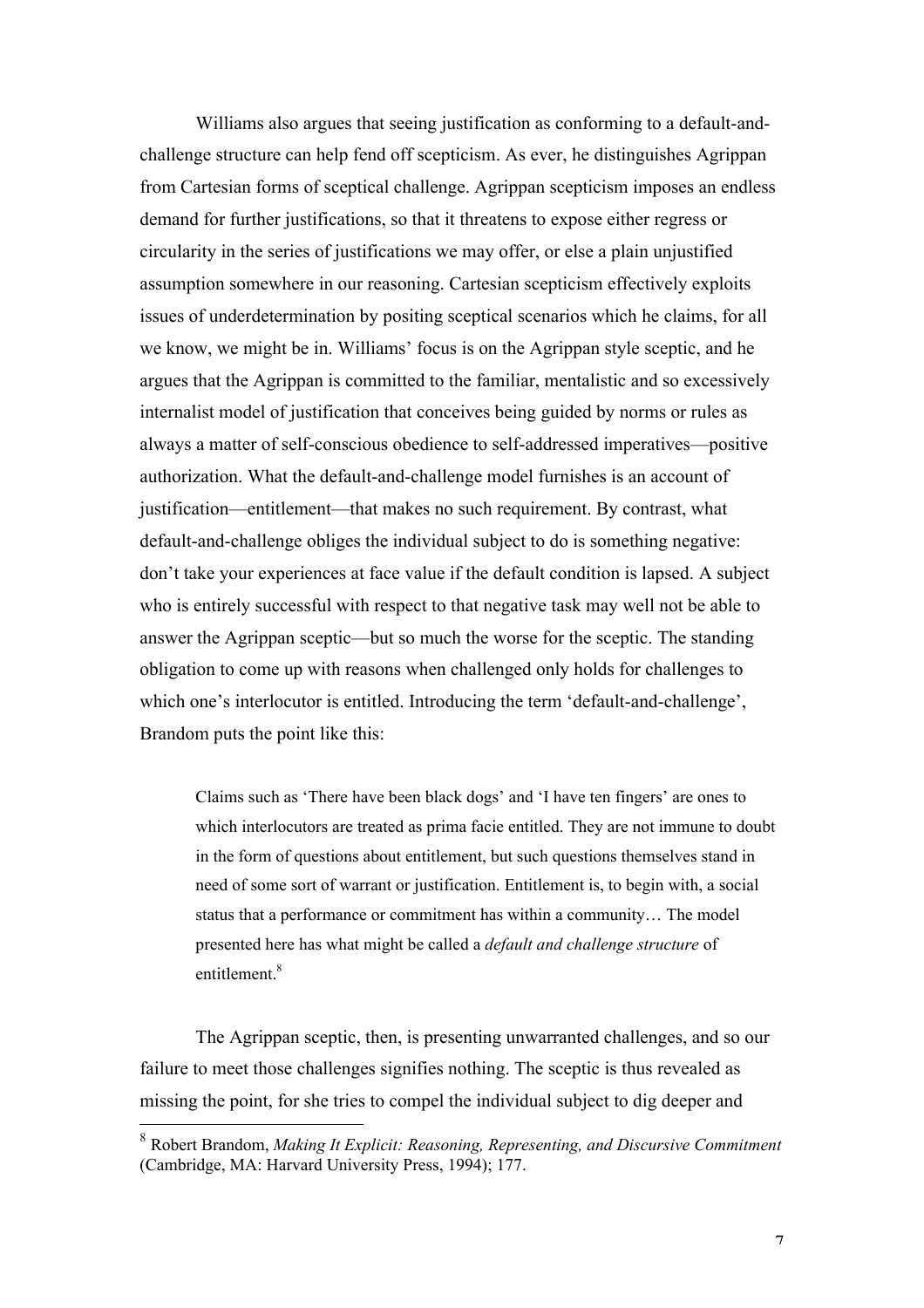deeper into his individual epistemic resources, furnishing reason upon reason for his belief—but this is simply the wrong place to look for his status as justified in believing what he believes. The Agrippan demands to be shown a justificational stopping point somewhere in the depths of the individual subject, and her mistake is that justification is not to be found deep in the individual but rather on the surface of something irreducibly social, namely, the subject's ability to meet the challenges properly brought in that context by others in the epistemic community.

Williams focuses on the mentalistic nature and extreme internalism of the model of justification that both polarizes reliabilism and responsibilism and hands the sceptic a stick to beat us with. But I think we should most of all emphasize its individualism, for it is the individualism that underpins both the mentalistic and the extreme internalist character of the mistaken model of justification that Williams rightly diagnoses in the sceptic. Given a general assumption of epistemic individualism, one easily sees how it can seem natural to assume that the individual is the source of all justification for her belief, and that the place to look is (where else?) in her mental states. Thus the mentalism. Further, if even the subject herself cannot find a justification in her psychology, then how can she count as possessing a justification at all? Thus the extreme internalism. I think, then, that once we focus on the anti-sceptical energy that default-and-challenge clearly contains, we find that energy to be located most fundamentally in its sociality (and so, to relate back to the terminology I introduced earlier, in its implicit insistence on the Abstracted Social Conception of epistemic subjects). For it is the sociality that effects the crucial shift in rational obligation away from the individual alone and into the epistemic social body, to which the individual of course belongs. It is this natural division of justificatory labour that relieves the individual believer of the burden of accessing the kind of justification that the Agrippan sceptic demands.

The Agrippan, who presses and presses for evermore justifications, is thus revealed as making a profound mistake at both the level of epistemic practice and the level of epistemology. She fails to adhere to socially established norms of challenge, a mistaken practice that exposes her false theory of justification. But what of the Cartesian sceptic? Williams thinks the Cartesian, whose signature is of course the sort of madcap sceptical scenarios we all know and love, cannot be confined in the same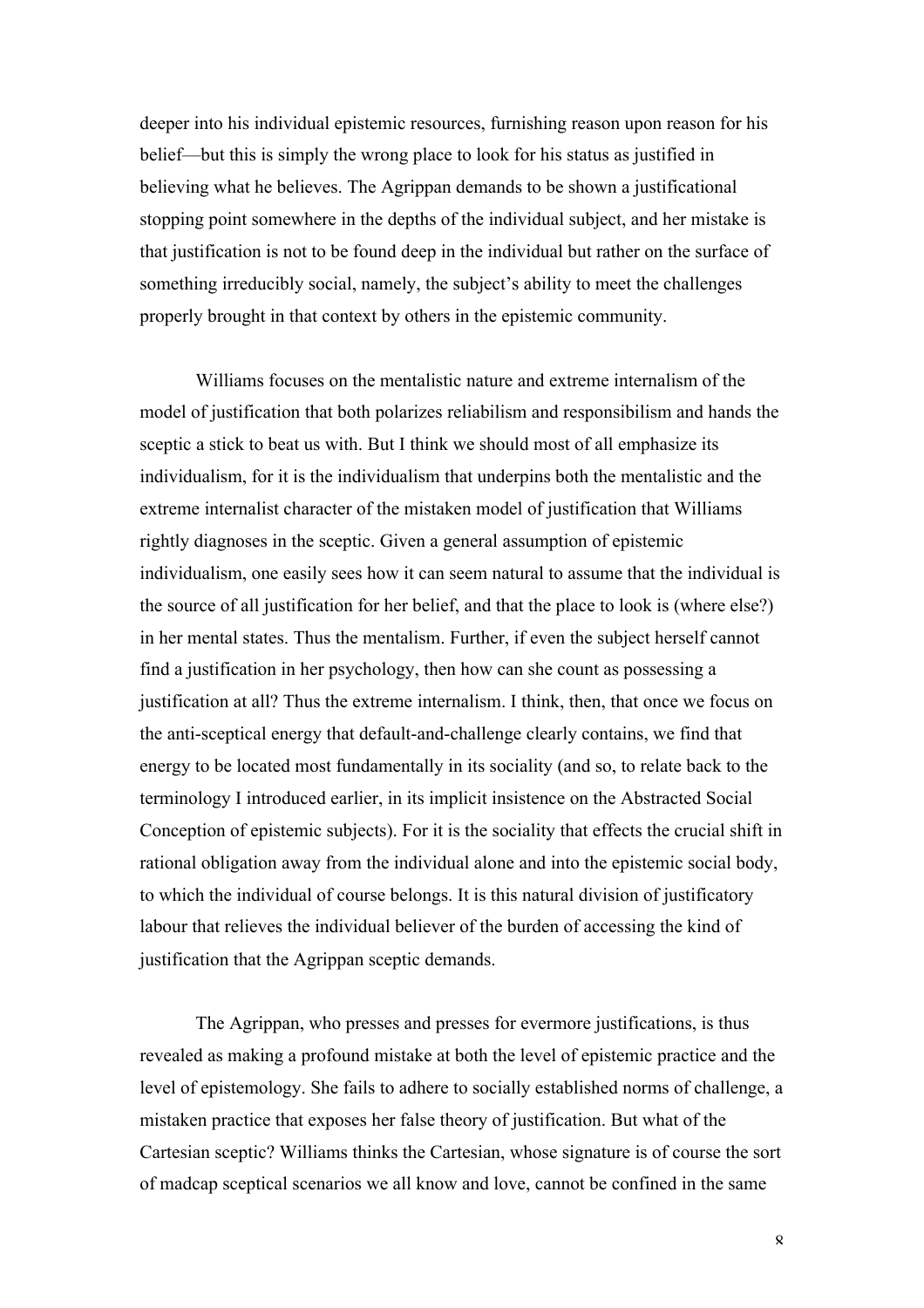way. But why not? If the context sensitive norms of challenge can reveal Agrippan challenges as mistaken, then why not Cartesian challenges too? Now that we have identified the sociality of default-and-challenge as fuelling the anti-sceptical work, surely it is clear that the Cartesian invocation of sceptical scenarios is a style of challenge every bit as misguided as the Agrippan style?

Williams does not think the Cartesian is much affected by the sort of diagnostic argument recounted so far, but I think there is at least some mileage in it, for not only the Agrippan but the Cartesian too presses his case in a way that is not sanctioned by socially established norms of challenge, and his practice reflects his adherence to a false philosophy of justification. It is true, however, that this diagnosis on its own cannot be as satisfying as in the Agrippan case, because the Cartesian is so strongly distinguished by the particular sort of demand that he makes—demands for absolute certainty that crucially play on issues of underdetermination. Consequently, the socializing move that marks out default-and-challenge does not go to the heart of the matter as it does in the Agrippan case. (We can perhaps imagine a Cartesian sceptic a good deal less individualistic than that created by Descartes, who told us he couldn't care less whether the indubitability he demands comes from within the individual subject or from the social epistemic body, so long as the requisite certainty was achieved.)

In respect of the Cartesian sceptic, then, Williams looks to the central antisceptical argument of *Unnatural Doubts*<sup>9</sup>, namely, the argument that the Cartesian sceptic is committed to 'epistemological realism' and epistemological realism is false. The Cartesian sceptic's challenges concern something called 'knowledge of the external world' or 'empirical knowledge', as if these were respectable theoretical categories; but they are not. They are far too internally diverse to be so regarded, and in fact have no more integrity than a category such as 'knowledge of things done on a Tuesday'. Crucially, they are too internally diverse in terms of the kind of justification that is required—something we may express in terms of the default-and-challenge model by saying that the norms of challenge vary from context to context. The

<sup>9</sup> Michael Williams, *Unnatural Doubts: Epistemological Realism and the Basis of Scepticism* (Oxford: Blackwell, 1991).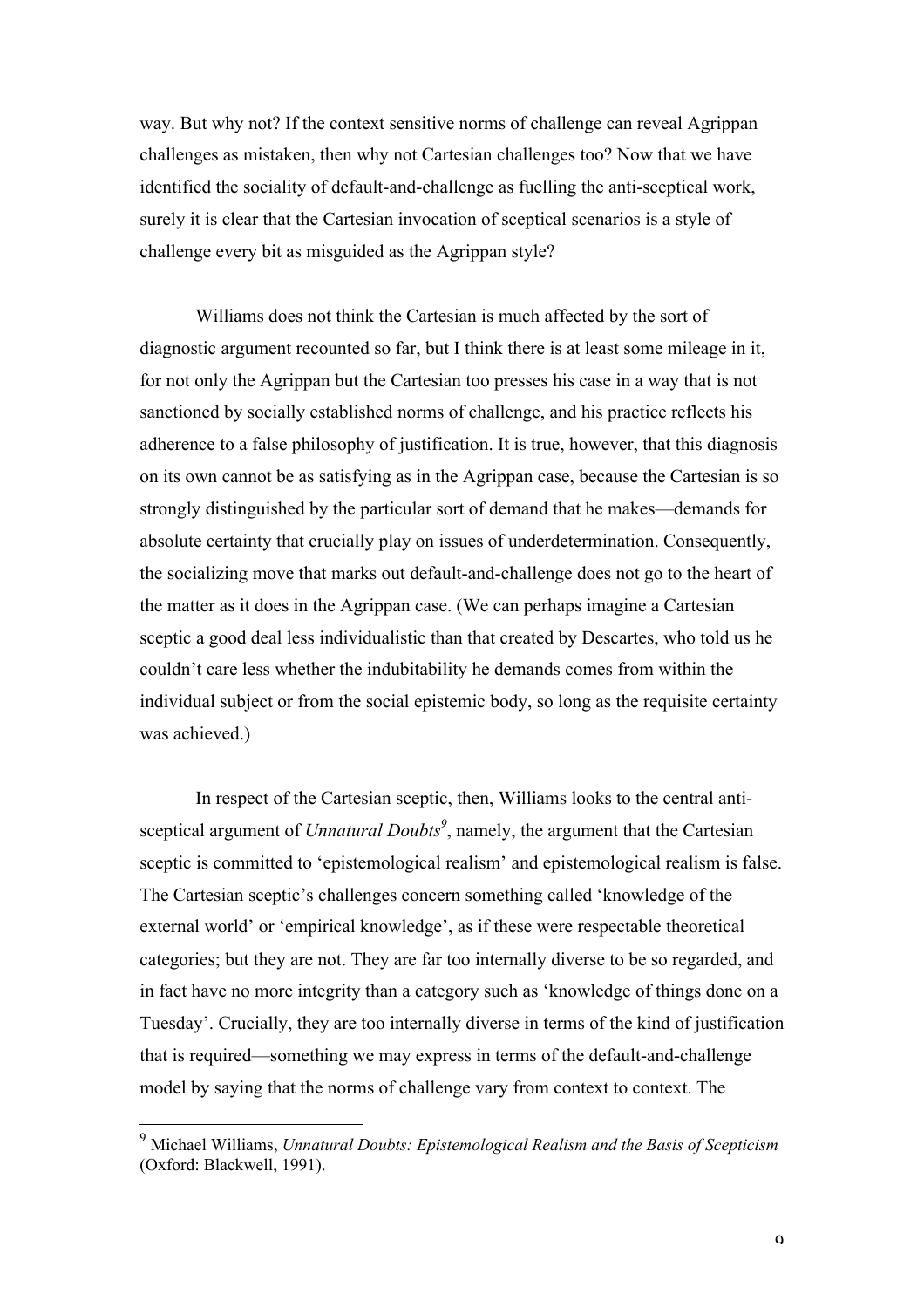Cartesian sceptic may possibly go in for his peculiar style of challenge in the strictly 'epistemological context', but not in other contexts. To do so would, as ever, constitute a mistake at the level of norms of default-and-challenge governing our epistemic practice, but more importantly perhaps, it would be an enactment of the false piece of theory that is epistemological realism. The Cartesian sceptic wants to move from (i) discovering that, in context C, knowledge is impossible, to (ii) discovering (in context C) that knowledge is impossible<sup>10</sup>, but if he can only make that move by way of the false doctrine of epistemological realism—a staging-post which would effectively privilege the so-called 'epistemological context' over all others—then the move is blocked and, *qua* sceptic, he is confined to the study. That is, his eccentric style of justificational challenge is confined to the context of inquiry that is peculiar to a certain style of epistemology.

Thus Williams' fascinating anti-sceptical case. I have so far discussed (and slightly elaborated) the use he makes, in his recent paper, of default-and-challenge against Agrippan scepticism; and I have recalled (as he does) the contextualist position he argues for in *Unnatural Doubts*, where it functions as the antidote to the sceptic's epistemological realism. My chief purpose here, however, is to make a case for the expansion of our philosophical conception of epistemic subjects and their activities along a certain temporal dimension, namely, the genealogical temporal dimension. So how might a genealogy of knowledge help bolster and augment Williams' anti-sceptical case?

## **3. Expanding Along The Temporal Dimension—Genealogical Time**

 $\overline{a}$ 

In Edward Craig's *Knowledge and The State of Nature* he gives what I'm calling a genealogical account of knowledge. That is, he tells a State of Nature story about why we have the concept of knowledge—a 'practical explication' of that concept. He envisages a minimally social epistemic community—an abstraction of any real human

 $10$  This is how Brandom puts the issue in 'Fighting Skepticism with Skepticism: Supervaluational Epistemology, Semantic Autonomy, and Natural Kind Skepticism' in *Facta Philosophica*, Vol 2 No 2, 2000; 163-178. [Page ref.?]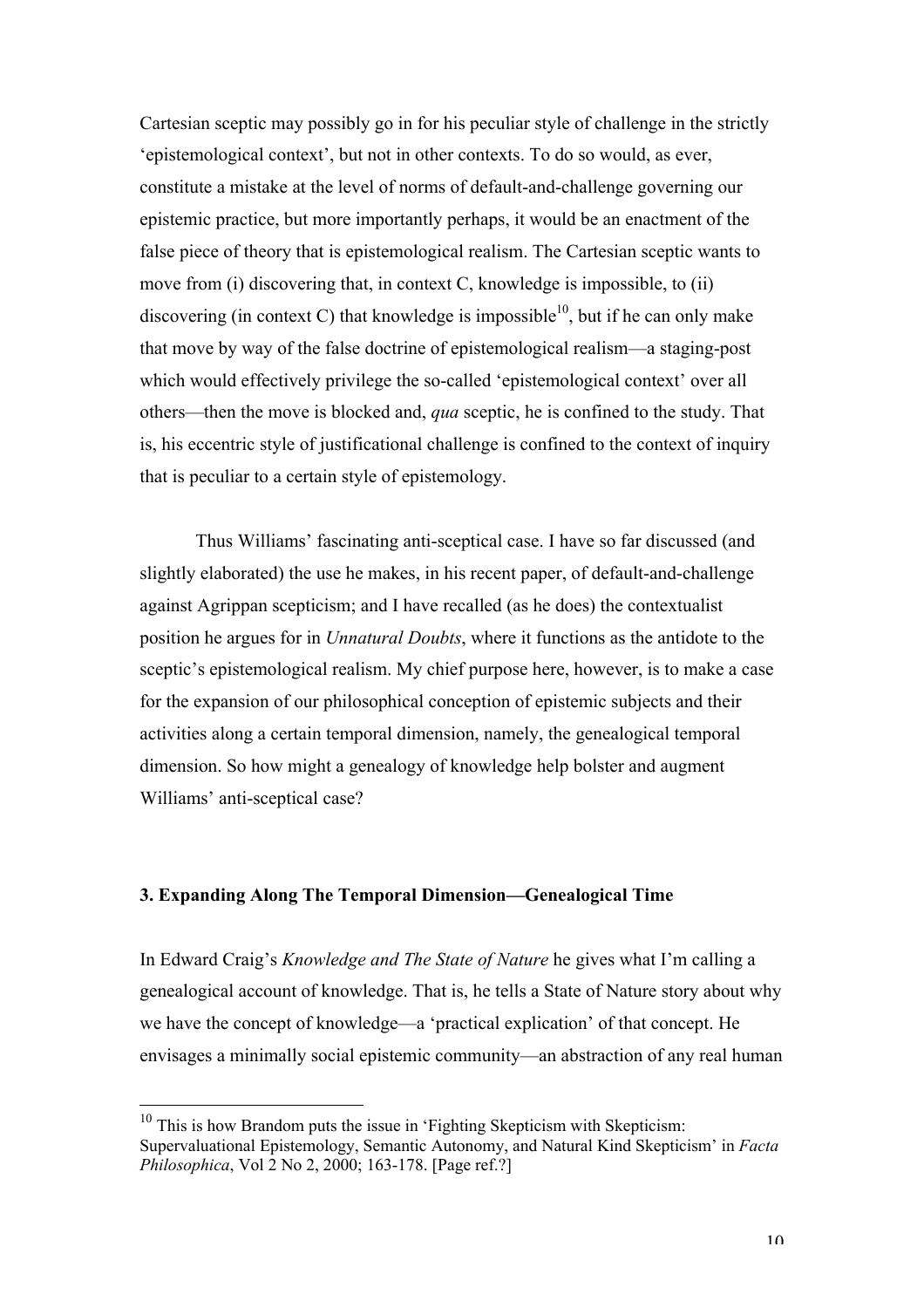community, though one that non-accidentally resembles what a real early human community might have been like in respect of its social simplicity and its hand-tomouth relation to basic human needs and dangers. The basic epistemic needs that define the State of Nature are, first, the need for enough truths (and not too many falsehoods) for other sorts of basic needs—principally survival needs—to be met. A community that survives in the State of Nature must operate with sufficient truths to hunt and/or forage for food, take care of the young, avoid predators, deal with the dead, and so on. That first epistemic need immediately gives rise to a second: the need to realize the epistemic and practical advantages of pooling information. Why rely only on one's own eyes and ears when you can benefit from the eyes and ears of others? From where you're standing you may not be able to see if the predator is coming, but your colleague up the tree might, and this exemplifies the fundamental practical pressure to stand in co-operative epistemic relations with fellow inquirers. Finally, this second epistemic need spontaneously gives rise to a third: the need to distinguish good from bad informants, so that it is indeed information that gets shared and not misinformation or disinformation. Human beings, however described, are fallible—hence the risk of misinformation. And human beings in the State of Nature, as anywhere else, operate under pressures (such as competition for resources) that create motivations for deception—hence the risk of disinformation. Distinguishing good informants is indeed an essential fundamental capacity.

This trio of fundamental epistemic needs generates a certain point of view for our social epistemological project: the point of view of the inquirer. This is notably different from the point of view normally taken up in epistemology, namely that of the examiner; a point of view typified by the epistemologist's remove from the actual business of inquiry in order to debate about whether some candidate-knower really qualifies.<sup>11</sup> The particular need to distinguish a good informant as to a given question whether *p* is a need had only by someone who doesn't know whether *p* but wants to. Accordingly, as we construct the epistemic State of Nature, we find that ignorance and the desire to make it good with good information emerge as our basic epistemic state. In this sense, 'Who knows whether  $p$ ?' is our most basic epistemological

 $11$  This distinction was first made by Bernard Williams, as Craig notes. See Williams 'Deciding to Believe' in *Problems of the Self: Philosophical Papers 1956-1972* (1973); 146.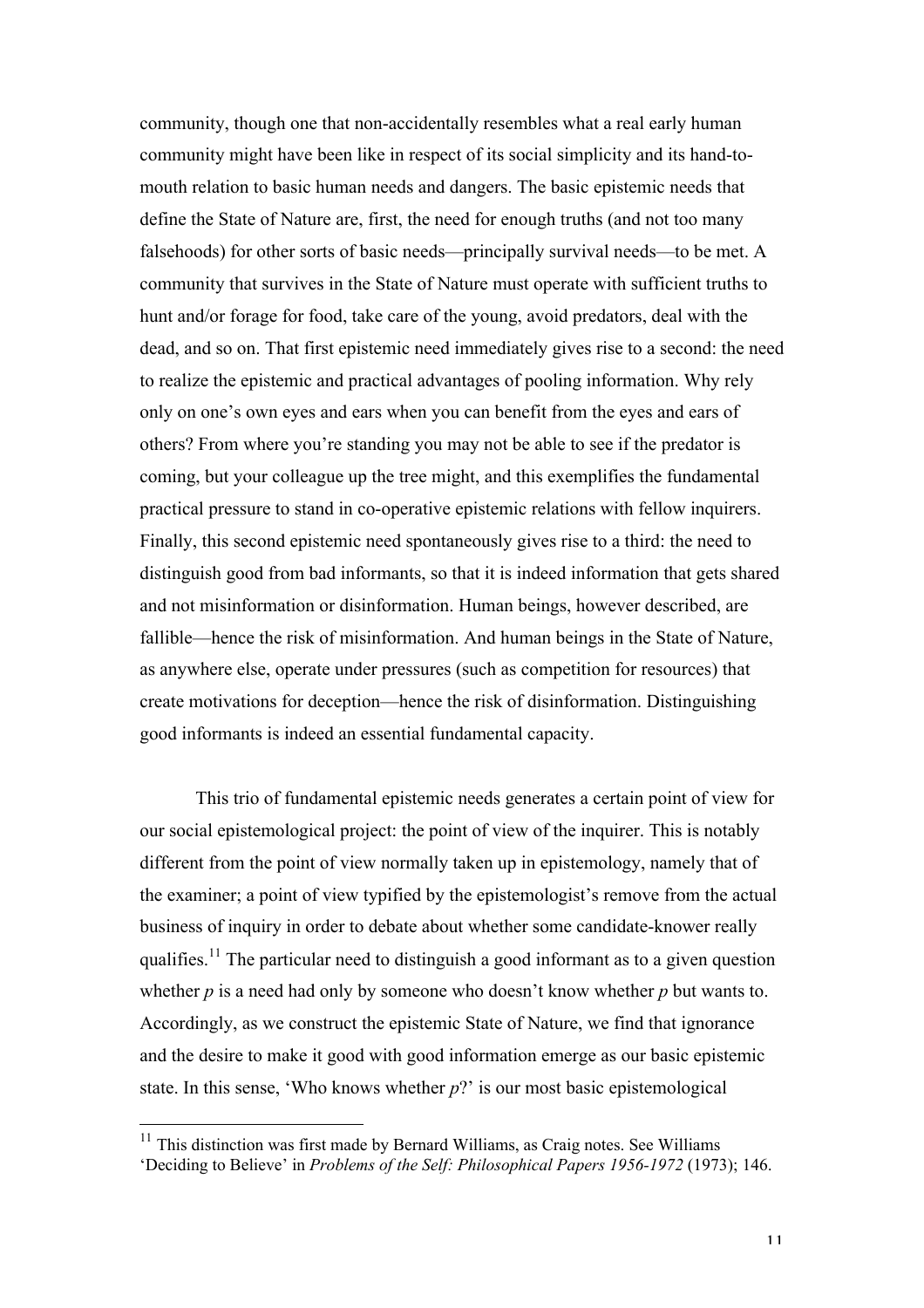question, a question that pre-supposes the possibility of knowledge. How far this broad anti-sceptical presupposition has any argumentative power depends upon how convincing the overall story is in terms of its explanatory power. In so far as the State of Nature construction provides a convincing explanatory story about why we have, of necessity, the concept of knowledge, then so far may it turn out to give genuine independent support to the idea that sceptical questions are parasitic on there being a functional epistemic practice in which knowledge is possessed and, in particular, shared or 'commoned'<sup>12</sup> in an epistemic community. (I shall return to this in section 3.3.)

So how does Craig's genealogy explain the advent of the concept of knowledge? We have seen that the inquirer needs to distinguish good informants. A good informant is someone who: (1) is likely enough in the context to be right about whether  $p$ , (2) is communicatively available and open (including sincere), and (3) bears indicator properties so that you can reliably recognize that (1) and (2) are satisfied.<sup>13</sup> In Craig's story, indicator properties will be a mixed bag, but might standardly include properties such as having been looking in the right direction, or having a good track record.<sup>14</sup> Craig's thesis is that the constructed concept of the good informant constitutes the core of our actual concept of a knower. As we might put it, the status of being a knower starts life as the status of being a good informant. The two concepts are not co-extensive of course: there can be knowers who are not good informants, for instance because they lack the requisite indicator properties, or because the indicator properties (being only reliable) unluckily mislead on that occasion. But Craig's proposal is that the functional origin of the concept of knowledge is to identify good informants, and thereafter the constraints of

<sup>&</sup>lt;sup>12</sup> This is Michael Welbourne's term for it. See his *Knowledge* (Chesham, Bucks: Acumen, 2001) especially chapter 6; and *The Community of Knowledge* (Aberdeen: Aberdeen University Press, 1986).

 $13$  Here I paraphrase somewhat but intend to capture Craig's conditions. For his own formulation, see *Knowledge and the State of Nature*, 85.

 $14$  Properties such as these bestow what Bernard Williams, in his genealogy of truthfulness (modelled closely on Craig's genealogy of knowledge) calls 'purely positional advantage'. See Williams, *Truth and Truthfulness: An Essay in Genealogy* (Princeton: Princeton University Press, 2002); 42-43.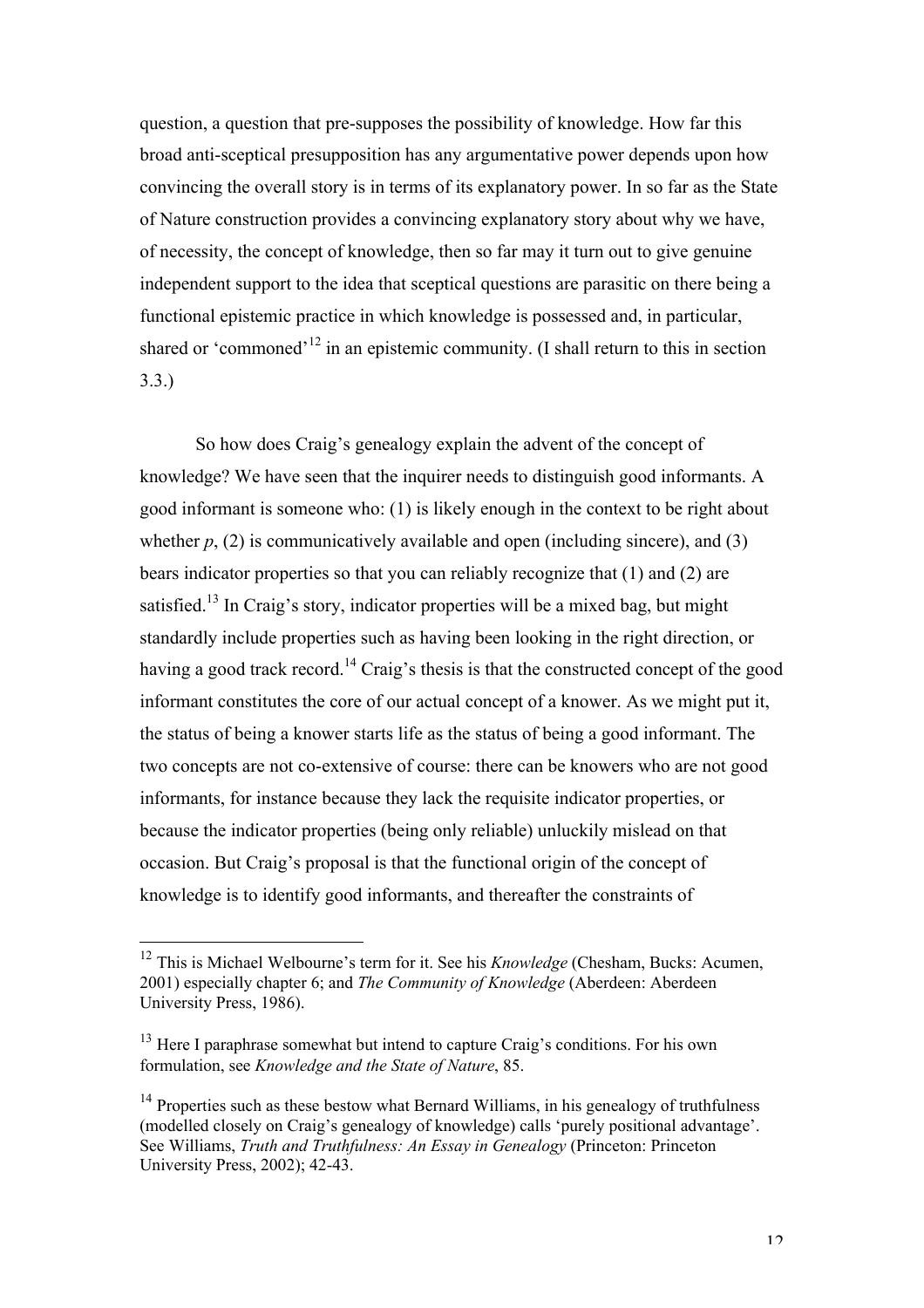recognizability and communicative openness gradually become relaxed, so that we come to think of knowledge as something objective that another person can possess, even if we can't recognize it, or they aren't coming out with it.<sup>15</sup>

## **3.1 The Original Synthesis of Internalist and Externalist Insights:**

According to Craig's genealogy, then, we start to operate with the concept of knowledge, of necessity, because at the core of that concept is something that meets the absolutely basic epistemic need to pick out good informants. Now how does all this help the socializing anti-sceptical case that Williams builds on default-andchallenge? One of the key anti-sceptical features of default-and-challenge is that it achieves a desirable combination of internalist and externalist features. I think we can see how this is explained and so reinforced if we look closely enough at epistemic practices in the State of Nature. In the first instance, the practice of pooling information in the State of Nature figures people spotting others as good informants before asking them for information. But we can see how the basic need for good information also drives a modification of that practice; namely, asking candidate good informants for the information one wants, and then, after the fact of utterance, quizzing them a little as to their reasons. The capacity to give reasons for what one asserts is a supremely important indicator property, not discussed by Craig. The person who asserts but does not know may be suspiciously fuzzy on her reasons; the person who asserts what he knows to be false may be suspiciously unconvincing when he pretends to give his reasons for his pretend belief.

Being able to supply a justification when challenged is not a necessary condition of being a good informant. Rightly not, for what primarily matters to the inquirer is simply that the good informant comes out with the truth on demand; not that he comes out with his reasons as well. Given that the inquirer can spot a good

<sup>&</sup>lt;sup>15</sup> There are three key pressures that push the good informant's proto-knowledge towards the objectivized form it takes as, simply, knowledge. First, sometimes inquirers may not need to recognize any informant here and now, but only at some time in the future. Second, the inquirer may be aware that others are better able to pick up on certain indicator properties. And third, it may not matter to the informant that he himself acquires the information at all, as what may matter is simply that someone around here has got it. All three push the idea of knowledge in the direction of 'objectivization' and away from any dependence on immediate subjective availability to the inquirer.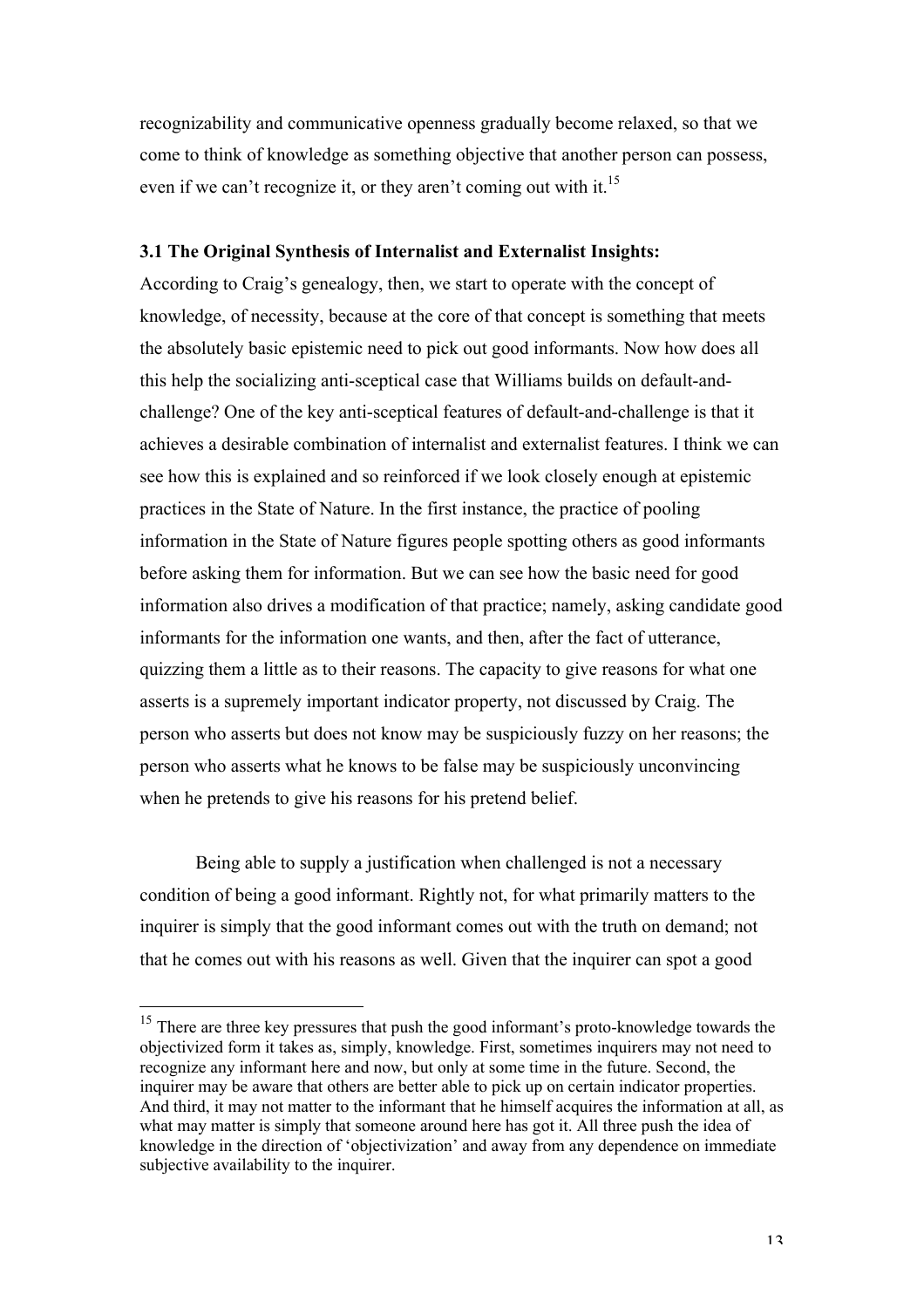informant to his own satisfaction, she will just take the information and not bother to quiz him further about his reasons. However, this basic practice established, we can immediately see how quickly an informant's capacity to give reasons assumes importance, for it is highly desirable in a good informant that he be able to produce reasons when challenged, owing to the fact that this may be by far the best indicator property available to the inquirer. The same point applies individualistically too, for inquirers in the State of Nature will often be relying on the deliverances of their own faculties, and are best construed as entitled to trust them unless they have some reason not to—a foggy day, a foggy memory.<sup>16</sup> (Here we glimpse the nascent default-andchallenge structure of justification emerging.) On these occasions, a certain challenge to self is in order, which amounts to a demand for an after-the-fact indicator property that one is likely enough in the context to be right about *p*. The ability to produce a satisfying reason is the prime case of such an indicator property.

The importance of this capacity to come out with reasons when challenged, combined with the fact that it is not one of the conditions of qualifying as a good informant, explains what underpins the desired admixture of internalist and externalist features that Williams aims to achieve in his responsibilist position. The picture in the State of Nature is fundamentally externalist—what matters is simply that good informants come out with the truth—but then we see very clearly the origin of internalist intuitions about knowledge. On the story I am urging here, we agree with Craig that the good informant's capacity to access his reasons is not at the core of the concept of knowledge; but, we add, it does feature in a layer of content that is close to core. It is not a merely peripheral feature, resulting from a mere contingency in how we operate with the concept. The importance of the capacity to produce reasons in support of what one believes flows immediately from the basic method of identifying good informants that constitutes the core. I think this is a good way of substantiating the two-sided thought that it is close to conceptually impossible that a human being who lacked the general capacity to come out with reasons for their beliefs could count as a knower (or even a believer); but being able to come out with one's reasons is not thereby a necessary condition of knowledge. This combining of externalist and internalist features of the practice of justification on the part of good informants in the

 $16$  See Craig, 1990; 62-3.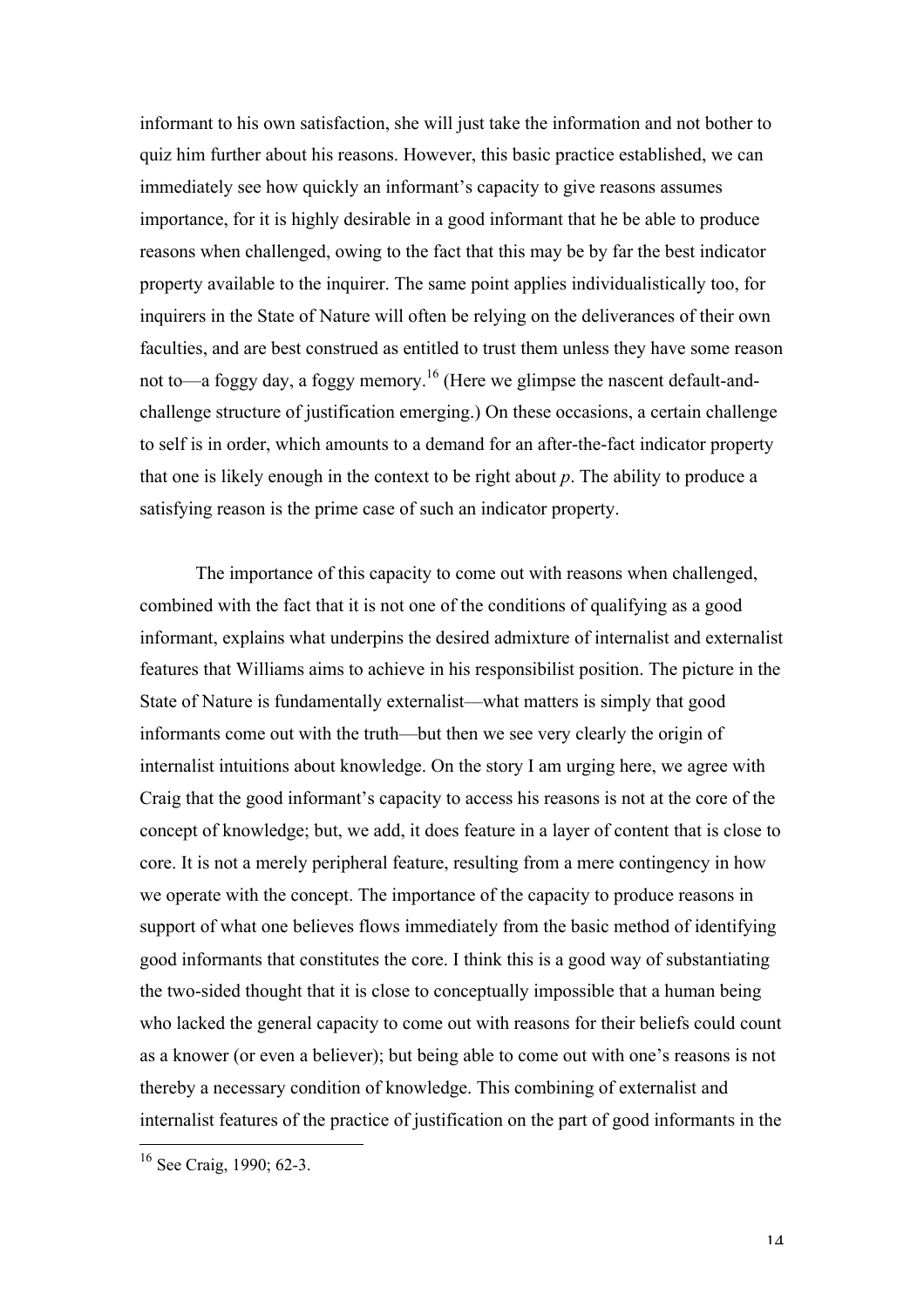State of Nature echoes and substantiates the internalist-externalist combination we find in default-and-challenge. On that model of justification, the subject can have knowledge even if she has taken the deliverances of her faculties entirely at face value and cannot produce any positive reason for her belief. If faced with an eccentric challenge, she may only be able to assert that it never occurred to her to wonder; she may even be a bit thrown by the fact of the challenge and by her own bewildered reaction. And yet, according to default-and-challenge, the fact that the default did indeed hold is sufficient. The kind of responsibilism Williams' arguments are designed to achieve, I think, is one that allows externalism vis-à-vis the question whether the default of entitlement holds, so that the subject need not at any point be reflectively aware that it holds; yet internalism when it comes to the subject's obligation to respond to contextually appropriate challenge. My suggestion has been that a responsibilism of that combinatory sort finds explanatory support in the genealogical approach.

## **3.2 Practical Origins of Contextualism:**

 $\overline{a}$ 

What about contextualism?—something that can be considered part and parcel of the default-and-challenge model of justification (but which Williams argues for independently in *Unnatural Doubts*? 17 ). I suggest that this too finds significant origin in the State of Nature. We have seen that the inquirer is looking for someone who is, among other things, *likely enough in the context to be right as to whether p*. This presents an explicitly contextualist picture of its own, according to which what it takes to be a good informant—and so what it takes to play the social role at the core of knowing—alters from context to context. For instance, if the stakes are very high, the good informant will need to approach certainty, though always within the bounds of practicality; if they are not so high, she might count as likely enough to be right about *p* just by being reasonably sure; if they are lower still, or if perhaps there is a certain practical urgency and/or simply no one else to ask, then a 51% chance of her being right might even suffice. This contextualist picture—driven entirely by practical concerns—imposes certain constraints on the inquirer. If, in our imagined scenario, in

<sup>17</sup> *Unnatural Doubts* was published prior to Brandom's *Making It Explicit* in which the default-and-challenge model is introduced. I thank Alessandra Tanesini for pointing out the significance of this.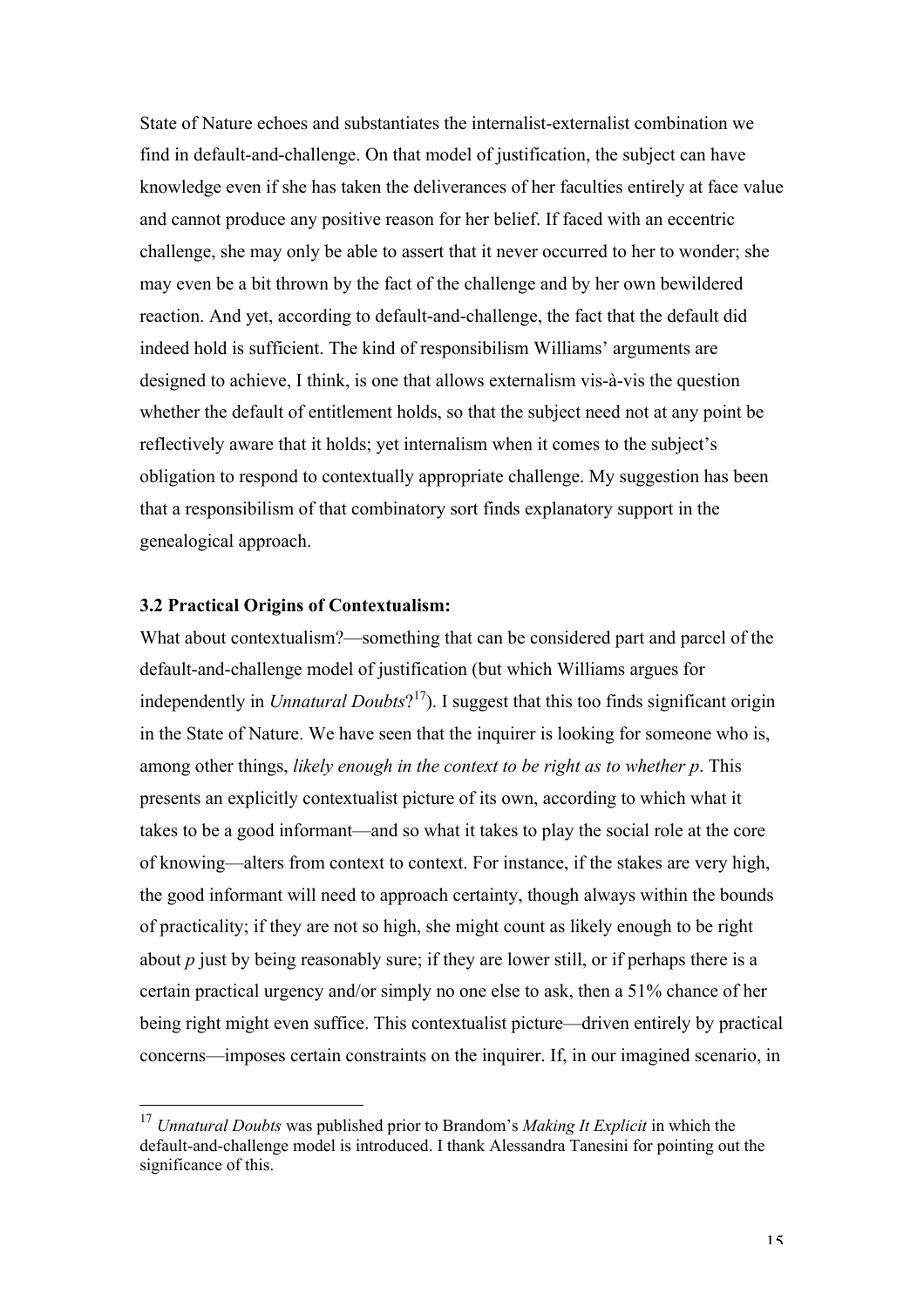which the inquirer has already asked a candidate good informant for information, the informant has told her something, and she is challenging him for his reasons, then her challenges must be appropriately geared to the context. She is looking for an afterthe-fact-of-utterance indicator property, and this means that if she presses him for the sort of justification that exceeds the contextually required level of probability that he is right about *p*, then this marks a dysfunction in her epistemic conduct from her own point of view as an inquirer. At the extreme, she may be so busy pressing potential informants for reasons, that she gets attacked by the predator her erstwhile informant was trying to warn her about. Basic practical concerns generate the context-sensitive norms of default-and-challenge in the State of Nature, so that inquirers who demand reasons above and beyond those appropriate to the context are making a mistake at the level of the (emergent) norms of justification.

How does this natural contextualism relate to the contextualism argued for by Williams? On the face of it, they are not quite the same. Williams argues for contextualism primarily by invoking Wittgenstein's idea of hinge propositions, so that the chief argument is that all contexts of inquiry (except perhaps the epistemological context) require that certain things be taken for granted, as a matter of methodological necessity.<sup>18</sup> Talk of hinge propositions, and the different methodological disciplines of different contexts of inquiry can make it seem as if Williams' contextualism relates exclusively to more formally defined and/or institutionally organized forms of inquiry, paradigmatically academic disciplines such as 'science' or 'history'. But this is not so, for the notion of methodological necessity in play here is generic. Williams talks quite generally, for instance, of propositions' epistemic status being 'interestrelative<sup>, 19</sup>; and explicitly applies his contextualism not only to 'highly organized forms of inquiry' but also to 'more informal, everyday settings':

I have introduced the idea of a proposition's being exempted from doubt as a matter of methodological necessity in connection with the disciplinary constraints that

<sup>&</sup>lt;sup>18</sup> I thank Duncan Pritchard for a comment that made me see the need to be specific about how the contextualism generated in the State of Nature relates to Williams' own.

 $19$  'If a proposition's epistemic status is determined by the direction of inquiry, its status is interest-relative' (Unnatural Doubts; 124).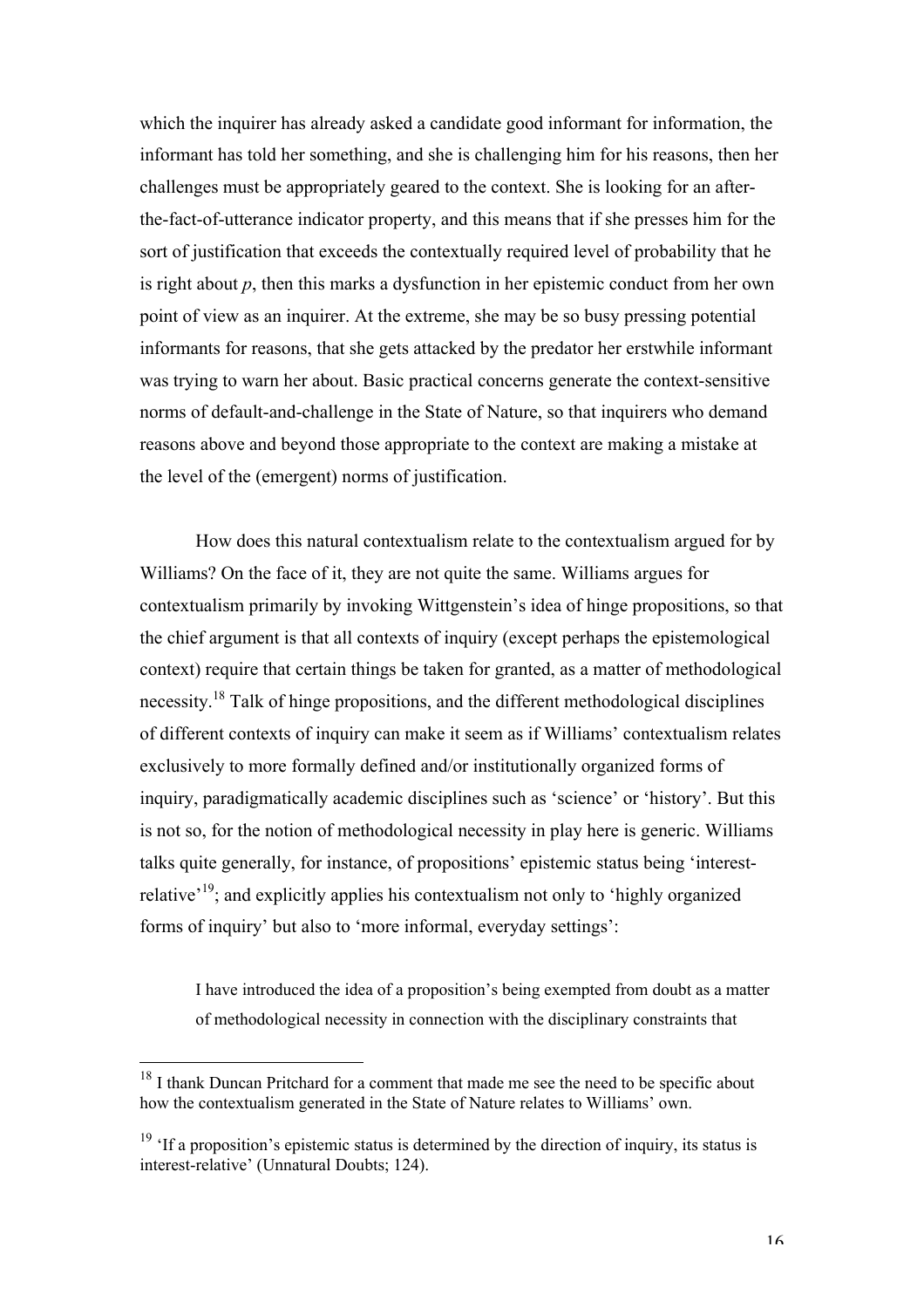determine the general directions of highly organized forms of inquiry. But it is evident that something similar goes on in more informal, everyday settings. Asking some questions logically precludes asking others: all sorts of everyday certainties have to stand fast if we are to get on with life... We are therefore determined by Nature to hold certain things fast only in so far as we are naturally inclined to interest ourselves in matters requiring us to exempt them from doubt. $2^{0}$ 

It is this generic methodological insight that I have suggested we find already up and running in the State of Nature. Perhaps one could represent the State of Nature as supplying one and only one context of inquiry, namely the practical context of inquiry. I would not disagree with that in itself; but it would be arbitrary to insist on the integrity of something called 'the practical context' if that amounted to an insistence of lack of contextual differentiation within the practical. On the contrary, the State of Nature supplies a range of practical contexts, each of which has its own methodologically necessary certainties, as imposed by the contextually generated requisite level of probability that the informant is right about *p*. For example, if someone with a decent track record when it comes to taking care of the sick tells one that putting maggots on a festering wound is a good way of cleaning it and staving off gangrene, the practical exigencies of the context (one's got to do *something*, there's no obvious reason to distrust him, and so on) mean that being justified in believing him does not require ruling out, for instance, that he recently suffered a blow to the head that has scrambled all his proto-medical knowledge. If your are going to get on with taking care of your wound, then you simply have to take such distant possibilities for granted—as a matter of methodological necessity. I think this is enough to show that the practical pressures that generate contextualism in the State of Nature lend significant explanatory support to the contextualism that Williams embraces, even while we can also see that they might lend equal support to slightly different forms of contextualism. That is entirely as it should be, for the State of Nature scenario contains only the necessary features of our practices. We should not hope to find anything but the core of our actual justificatory practices there, and so should not hope to extrapolate anything more than a generic contextualist theoretical commitment.

<sup>20</sup> Williams, *Unnatural Doubts*; 123.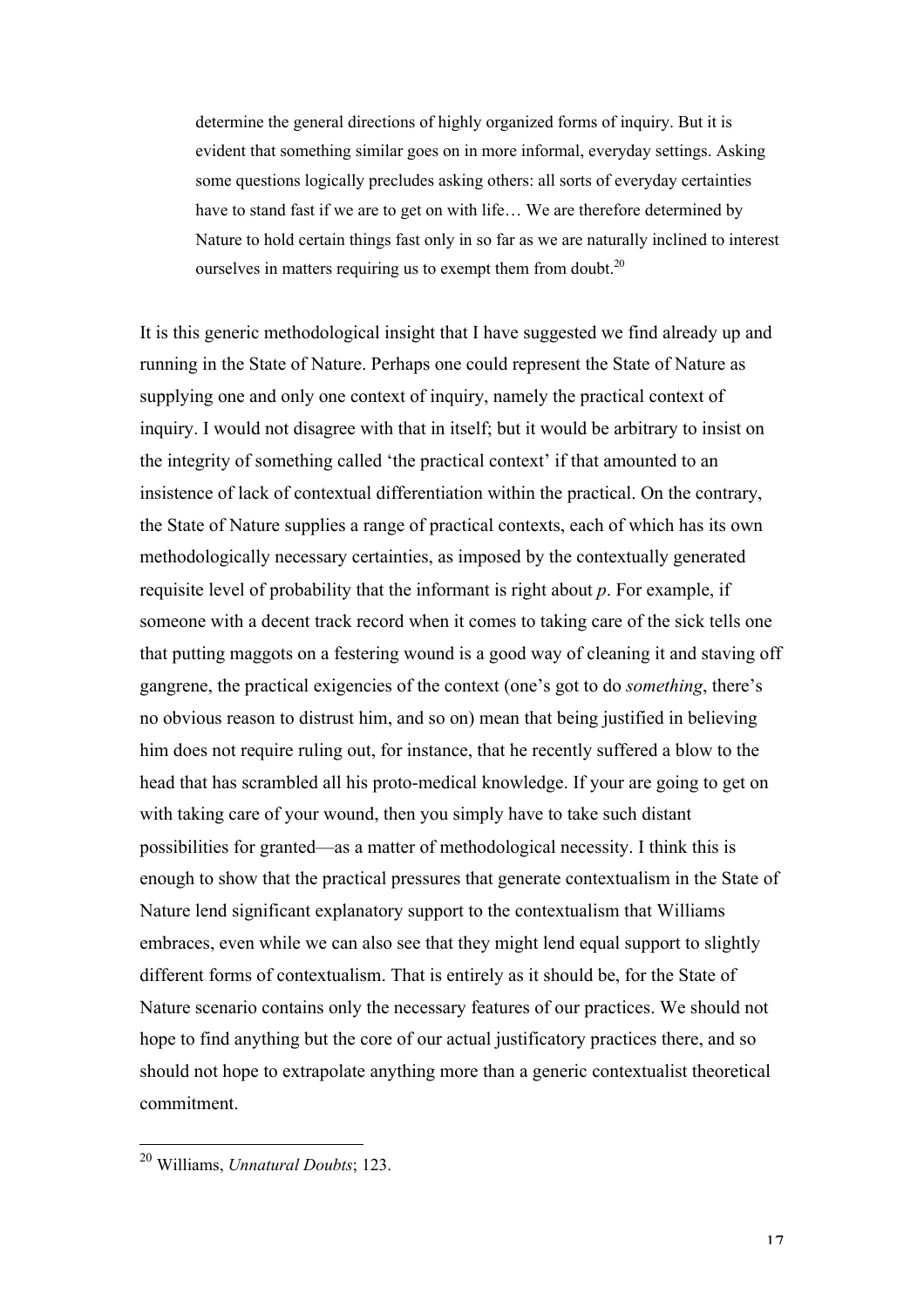#### **3.3 The Un-Originality of Sceptical Challenge**

In this exploration of the practical pressures that generate contextualism in the State of Nature, we already begin to see how the genealogy of knowledge provides independent support for the anti-sceptical purpose to which Williams puts his own contextualist position. There are no sceptics in the State of Nature—survival requires taking some people as knowing things one needs to know, and that entails accepting the possibility of knowledge. This underpins my earlier suggestion that Williams' charge against the Agrippan sceptic—that he behaves in a contextually inappropriate way, where his conduct is driven by a mistaken theory of justification—does have some significant force against the Cartesian sceptic too. In the State of Nature, it doesn't matter in which style sceptical challenges are made. The fact that any such challenges make demands that exceed what it takes for the informant to be likely enough in the context to be right about *p* means the sceptic will fail to identify good informants that are staring him in the face, and will be disadvantaged by it. This means that not only the Agrippan demand for ultimate justification but also the Cartesian demand for absolute certainty can only be a mistake. The Cartesian makes the selfsame two-fold mistake made by the Agrippan: a mistake at the level of norms of justification on the ground, driven by a mistake at the level of the philosophy of justification. In fact, our genealogical story most directly undermines scepticism of precisely the Cartesian sort, for the Cartesian's trademark aim is to demonstrate that we cannot meet his demand for absolute certainty, and that demand is just what the natural contextualism generated in the State of Nature exposes as fatally misguided. The State of Nature, then, explains the commonsense idea that no one can *basically* be a sceptic. They must be inquirer first, and sceptic second; someone committed to the practical possibility of knowledge first, and committed to undermining that possibility second. This of course leaves room for the idea that there may yet be a context in which it *is* appropriate to mount sceptical challenges. We do not find such a context in the State of Nature, but there might yet be such.

This accommodating thought prompts exposure of the other respect in which we can see the genealogy of knowledge lending independent support to Williams' anti-sceptical strategy. The point of extending our philosophical conception over the semi-fictional time in which genealogical narratives are set, is that it provides an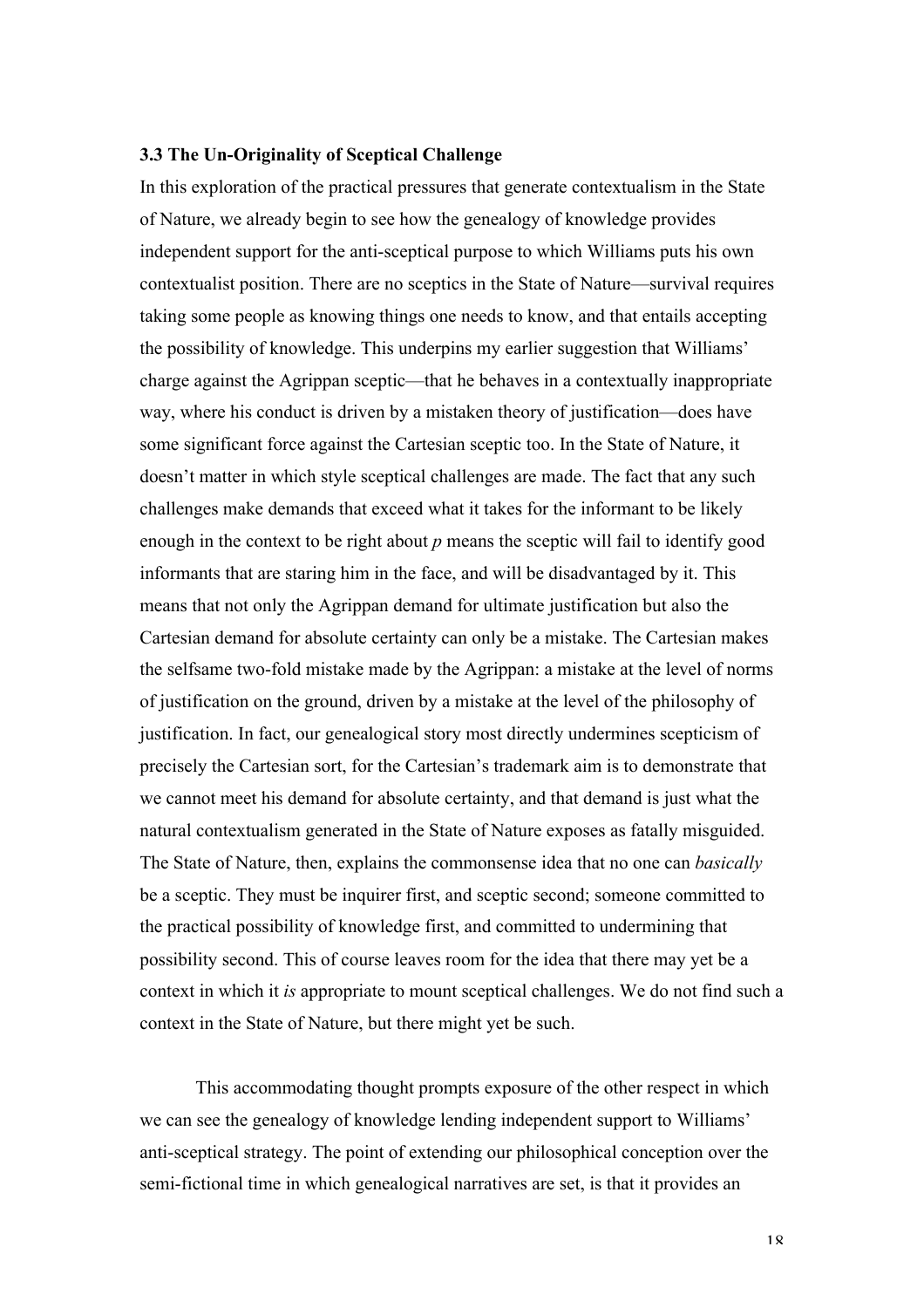invaluable way of *relating* core features of a concept to non-core or peripheral features. I know of no other philosophical method that provides the opportunity to relate original, necessary features of a concept to less basic, more contingent—historically contingent—features.<sup>21</sup> Accordingly, it delivers an entirely different image of concepts than that issued by the analytical method. The analytical ambition and attendant philosophical imagination generates an image of concepts as like molecules, ready for their different elemental components to be separated out by the philosopher acting in her capacity as conceptual chemist. Genealogical method, by contrast, brings with it an image of core and periphery, or kernel and outer layers—the kernel presents necessary features of the concept, and the outer layers increasingly contingent historical features. These layers may be separated out from the kernel by the philosopher acting in her capacity as something more like conceptual historian. The necessity of the core features stands or falls with how convincingly the story passes muster as a pure construction out of nothing but absolutely basic needs. If, however unwittingly, one includes a contingent feature in the State of Nature scenario, perhaps to suit one's philosophical purpose, then, clearly, the story will not be convincing. No doubt every story of origins should be accompanied by something of a health warning, for it surely is all too easy to craft the State of Nature in one's philosophically preferred image. As Foucault scoffingly warns us, echoing what he takes to be Nietzsche's own warning about the philosopher's fantasy of the origin:

History is the concrete body of a development, with its moments of intensity, its lapses, its extended periods of feverish agitation, its fainting spells; and only a metaphysician would seek its soul in the distant ideality of the origin.<sup>22</sup>

But Foucault is wrong if he equates all origins stories with ahistorical fantasy. One of the great virtues of the State of Nature method is precisely its separation of features of a concept that bear the necessity of the origin, from features that are a contingent

<sup>21</sup> Bernard Williams exploits this facility in *Truth and Truthfulness* by identifying in the State of Nature his two fundamental virtues of truth—Accuracy and Sincerity—and then going on to explore their contingent historical forms and significances.

<sup>22</sup> Michel Foucault, 'Nietzsche, Genealogy, History', *The Foucault Reader: An Introduction To Foucault's Thought*, ed. Paul Rabinow (London: Penguin, 1984); 80.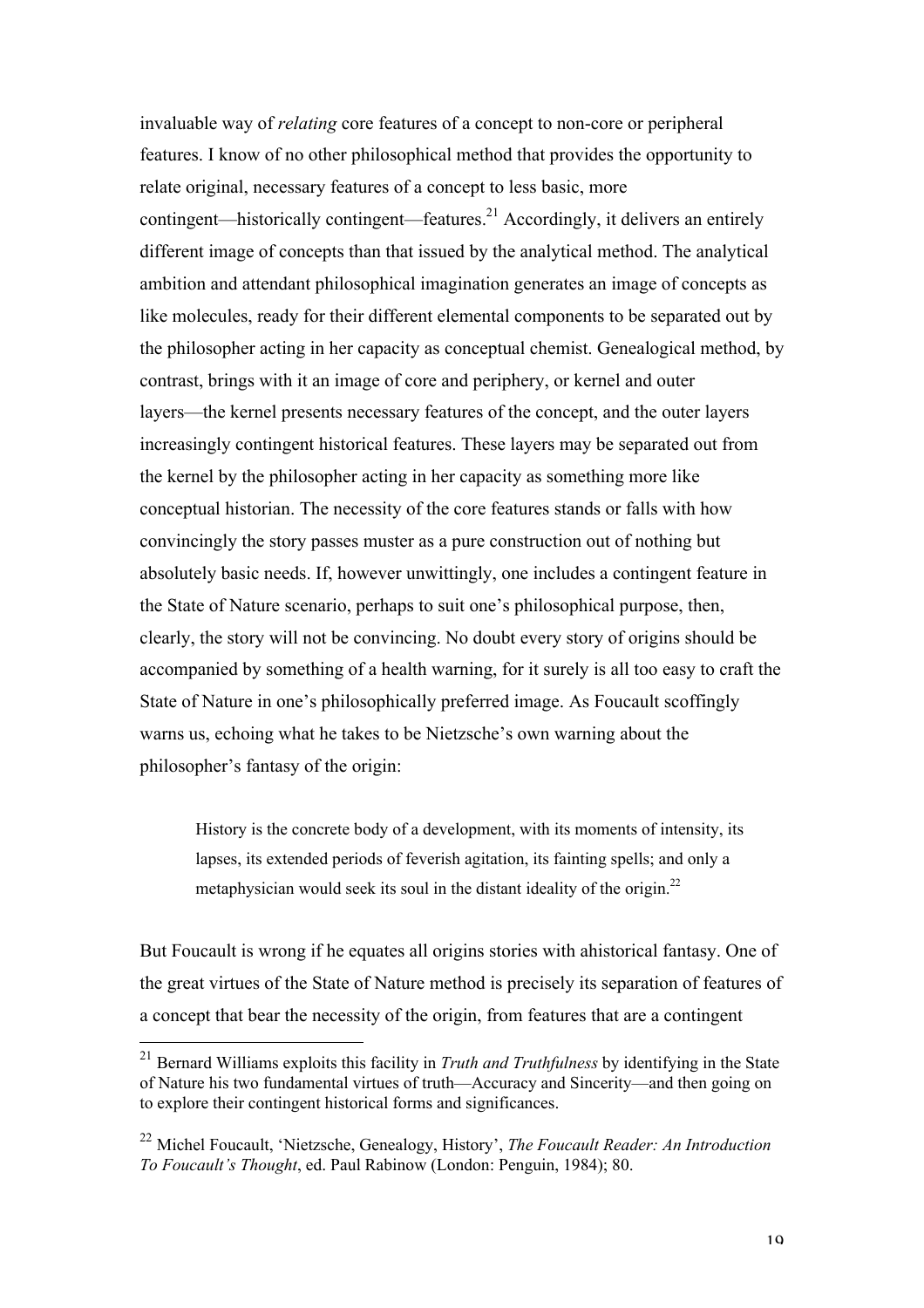matter of history. And it is entirely clear that the claim of necessity is grounded not on anything metaphysical, but rather on something fundamentally practical—the *practical human necessity* of the materials used to construct the State of Nature scenario. If we find there is nothing in the posited original human need to pool information that strikes us as merely contingent—if, that is, we cannot make sense of the idea that there could be a recognizably human society absent this most basic form of epistemic co-operation—then the idea that identifying good informants comprises the kernel of the concept of knowledge has significant force. The relevant counterclaim that with concepts, all is history and nothing origin, is quixotic prejudice.

Craig's State of Nature story reveals that if there is a context of inquiry in which sceptical challenges are appropriate, still there are nonesuch in the State of Nature. And from this we have drawn the inference that sceptics must be inquirers first and sceptics second (or, *basically* inquirers, and sceptics only superficially). This, in its own right, blocks the sceptic's colonizing move from (i) discovering that, in context C, knowledge is impossible, to (ii) discovering (in context C) that knowledge is impossible. What blocks scepticism, then, is not only the falsity of epistemological realism, but also the *genealogical primacy* of practical, knowledge-permitting, contexts of inquiry. These knowledge-permitting contexts are the contexts in which the core of the concept of knowledge is dramatized in practices of good informing. In this sense, knowledge-permitting contexts figure at the core of the concept of knowledge; indeed they exhaust it, for there are no other contexts in the State of Nature. Thus the possibility of knowledge is prior to the possibility of sceptical challenge in the special sense that can only be supplied by imaginatively stretching our concepts of knowledge and justification across genealogical time: even the sceptic cannot escape the cognitive functionality of the origin, for that scenario is still with us, at the core of what it is for us to know.

As in Williams' irenic anti-sceptical strategy, this may still leave some room for a confined practice of sceptical challenge—it is only in the State of Nature that sceptics are, so to speak, extinct. In the real-time practices of default-and-challenge there may possibly remain a context in which sceptical challenge is appropriate, so that knowledge is not possible in that context. But such an 'epistemological context',